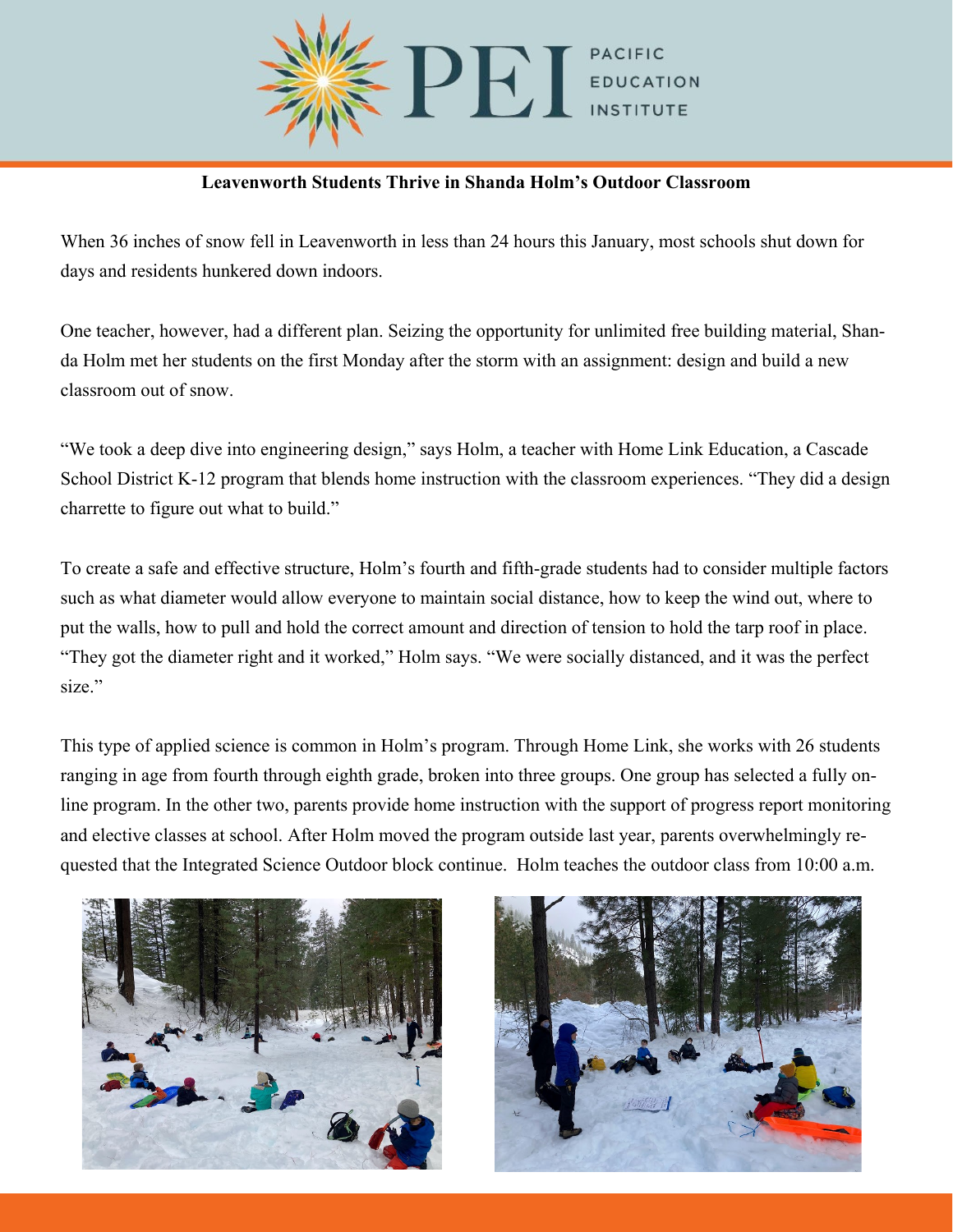

to 2:30 p.m. two days a week and teaches Writing, Social Studies, Art, and a Rotating Units Class indoors.

She spends considerable time on teambuilding and social and emotional learning, especially in the beginning. "Being outside is very different," Holm points out. "We work a lot on social dynamics because you have to build a team that can mitigate hazards together."

Those efforts pay off when her nine and ten-year old students can assume roles in a design team, understand how to collaborate, execute a project and conduct a substantive debrief. "They're completely engaged," she says. "At the end of the day they built the classroom, they were so proud of themselves and ready to go apply what they had learned at home."



Holm has an extensive background in outdoor learning. Her father was a pioneering educator who helped to transform Proctor Academy, a historic boarding and day school in Andover, New Hampshire, into an experiential education mecca. New programs during his tenure included Wilderness Orientation, Ocean Classroom, Mountain Classroom and language immersion programs in Spain, Morocco, and France. Today, the school is home to 370 students and is a national leader in experiential learning and academic support. Only after graduating from Proctor in 1989 did Holm realize how unusual her experience was. "It was a phenomenal education," she says. "I started asking, 'Why is this not available to everyone?"

In the years since, she has been an instructor with the National Outdoor Leadership School (NOLS), the Power of Hope, and the Oregon Museum of Science and Industry field schools and helped found both a nature-based science immersion preschool program and a nonprofit for adults with developmental differences. After stepping down from the role of Executive Director, she took a year to homeschool her 10-year-old daughter, which is how she connected with Home Link.

In 2021, Holm began attending workshops from Pacific Education Institute (PEI), an Olympia-based nonprofit that provides outdoor-based, locally relevant STEM professional development for teachers statewide in collaboration with regional conservation groups, nonprofits, and natural resource companies. One of the first PEI workshops Holm attended was a solutions-oriented exploration of wildfire ecology and its relationship to climate change.